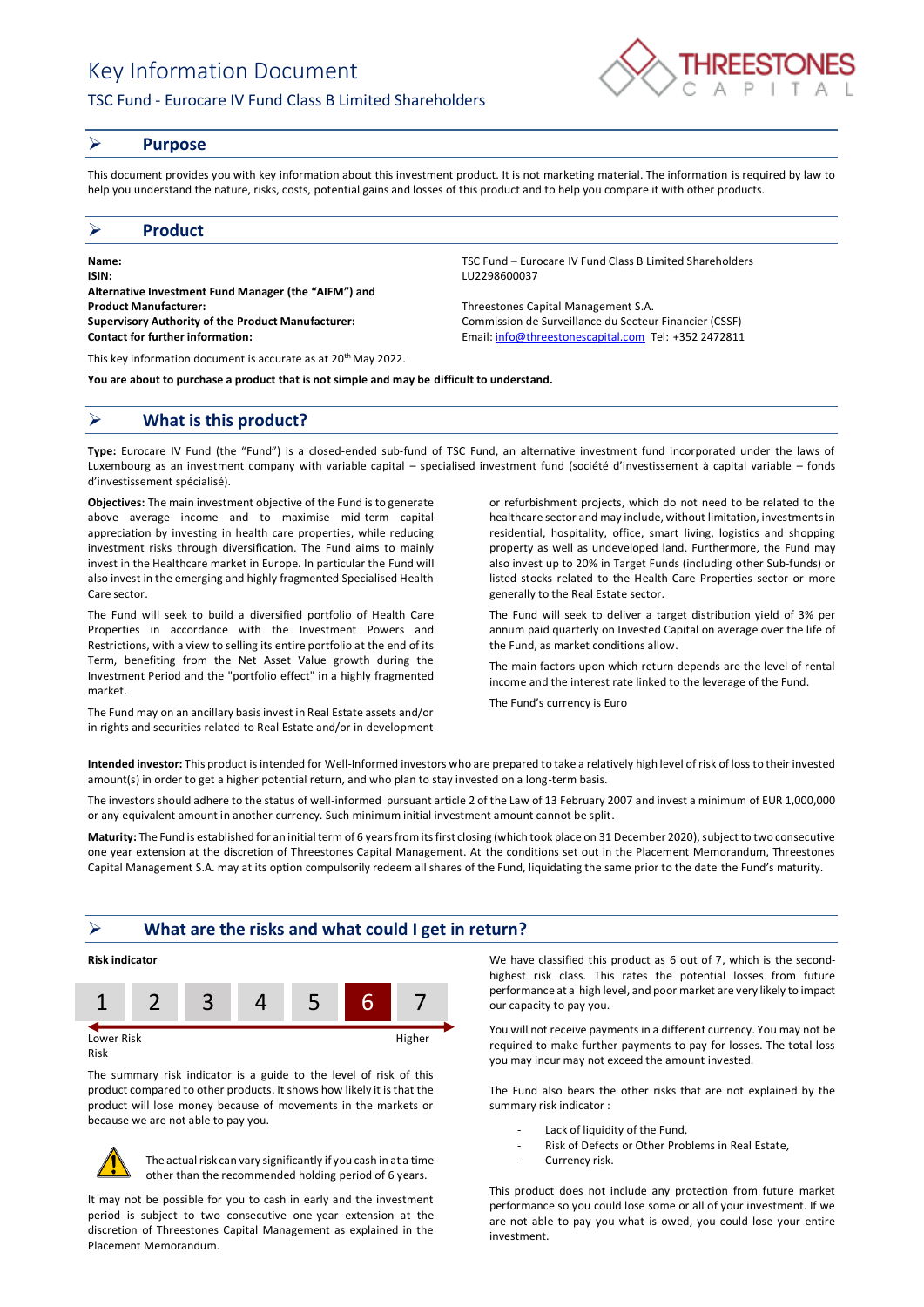# Key Information Document



# TSC Fund - Eurocare IV Fund Class B Limited Shareholders

#### **Performance scenarios**

Market developments in the future cannot be accurately predicted. The scenarios shown are only an indication of some of the possible outcomes based on recent returns. Actual returns could be lower.

| Investment of EUR10,000 |                                     | If you cash in after 1<br>year | If you cash in after 3<br>years | If you cash in after 6<br><b>Vears</b> (recommended holding<br>period) |
|-------------------------|-------------------------------------|--------------------------------|---------------------------------|------------------------------------------------------------------------|
| <b>Stress scenario</b>  | What you might get back after costs | EUR 9,295.25                   | EUR 9.148.44                    | EUR 9,682.04                                                           |
|                         | Average return each year            | $-7.05\%$                      | $-2.92%$                        | $-0.54%$                                                               |
| Unfavorable scenario    | What you might get back after costs | EUR 9,382.10                   | EUR 9.754.39                    | EUR 10,887.78                                                          |
|                         | Average return each year            | $-6.18%$                       | $-0.83%$                        | 1.43%                                                                  |
| Moderate scenario       | What you might get back after costs | EUR 9,903.20                   | EUR 11.644.19                   | EUR 13,517.68                                                          |
|                         | Average return each year            | $-0.97\%$                      | 5.21%                           | 6.43%                                                                  |
| Favorable scenario      | What you might get back after costs | EUR 10.081.00                  | EUR 12,743.23                   | EUR 15,691.31                                                          |
|                         | Average return each year            | 0.81%                          | 9.27%                           | 9.31%                                                                  |

This table shows the money you could get back over the next 6 years, under different scenarios, assuming that you invest EUR10,000. The scenarios shown illustrate how your investment could perform. You can compare them with the scenarios of other products.

The scenarios presented are an estimate of future performance based on evidence from the past on how the value of this investment varies, and are not an exact indicator. What you get will vary depending on how the market performs and how long you keep the investment/product.

This product cannot be easily cashed in. This means it is difficult to estimate how much you would get back if you cash in before the end of the recommended holding period. You will either be unable to cash in early or you will have to pay high costs or make a large loss if you do so.

The figures shown include all the costs of the product itself, but may not include all the costs that you pay to your advisor or distributor. The figures do not take into account your personal tax situation, which may also affect how much you get back.

# ➢ **What happens if Eurocare IV Fund is unable to pay out?**

The investor may face a financial loss due to the default of the Fund. This loss is not covered by an investor compensation or guarantee scheme.

Upon the dissolution of the Fund in the context of insolvency proceedings, the assets of the Fund will be liquidated in an orderly manner and all investments or the proceeds from the disposal or liquidation of investments will be distributed to the Limited Shareholders in compliance with the distribution policy.

# ➢ **What are the costs?**

The Reduction in Yield (RIY) shows what impact the total costs you pay will have on the investment return you might get. The total costs take into account one-off, ongoing and incidental costs

The amounts shown here are the cumulative costs of the product itself, for three different holding periods. They include potential early exit penalties. The figures assume you invest EUR10,000. The figures are estimates and may change in the future.

#### **Costs over time**

The person selling you or advising you about this product may charge you other costs. If so, this person will provide you with information about these costs and show you the impact that all costs will have on your investment over time.

| Investment of EUR10,000         | If you cash in after 1 year | If you cash in after 3 years | If you cash in after 6 years<br>(recommended holding period) |
|---------------------------------|-----------------------------|------------------------------|--------------------------------------------------------------|
| Total costs                     | EUR 926.80                  | EUR 2,555.89                 | EUR 3.658.25                                                 |
| <b>RIY (Reduction in Yield)</b> | 8.89%                       | 4.74%                        | 3.82%                                                        |